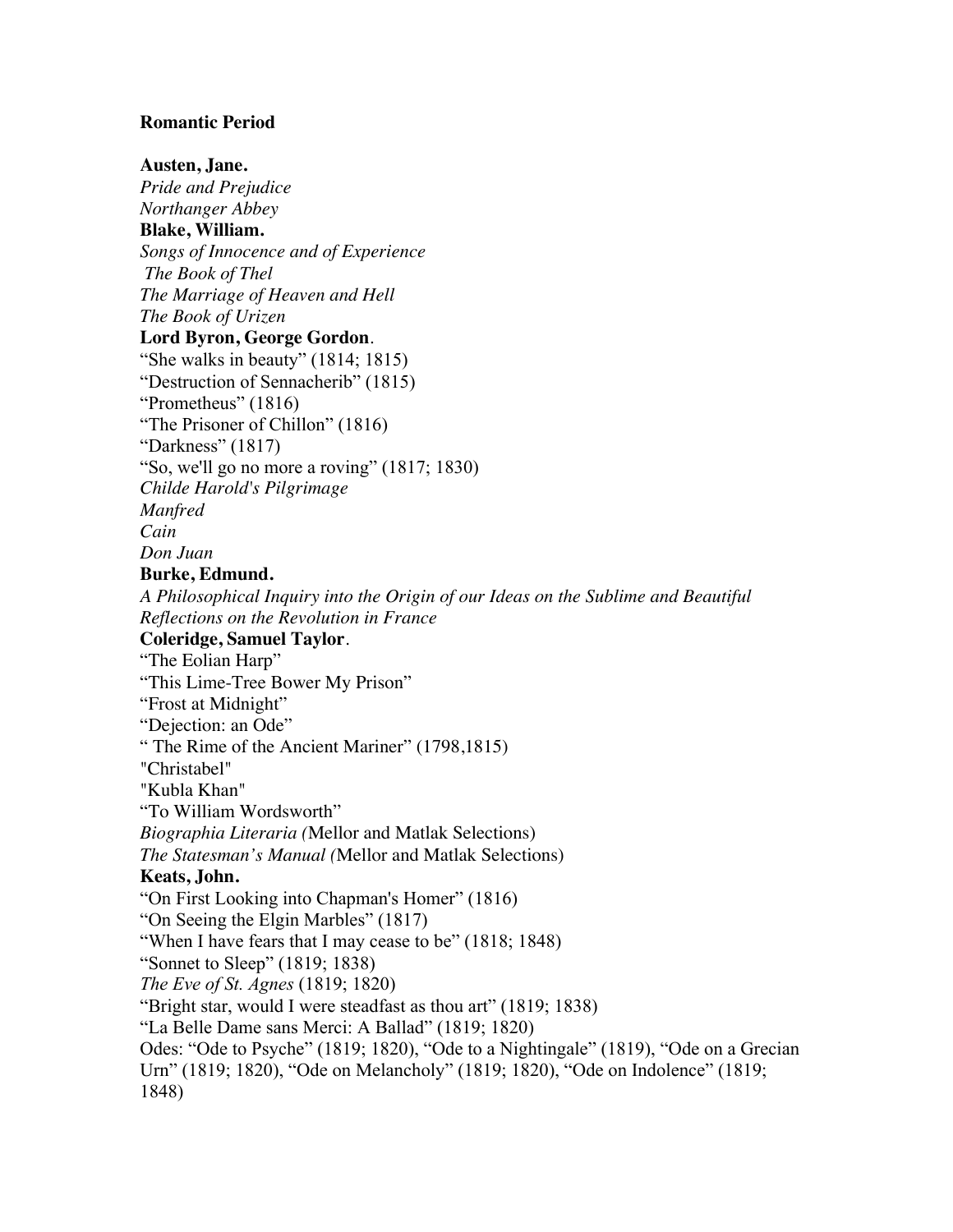"To Autumn" (1819; 1820) Letters: [to George and Thomas Keats] (1817), [to John Hamilton Reynolds] (1818), [to Richard Woodhouse] (1818), [to George and Georgiana Keats] (1819), [to Charles Brown] (1820) **Scott, Walter.** *Waverly* **Shelley, Mary.** *Frankenstein, Last Man* **Shelley, Percy.** "Mutability" (1814-15; 1816) "To Wordsworth" (1814-15; 1816) "Mont Blanc: Lines Written in the Vale of Chamouni" (1816; 1817) "Hymn to Intellectual Beauty" (1816; 1817) "Ozymandias" (1817; 1818) "Stanzas Written in Dejection\_December 1818, Near Naples" (1818; 1824) "England in 1819" (1819; 1839) "The Cloud" (1820) "To a Sky-Lark" (1820) "Ode to the West Wind" "Song to the Men of England" "Epipsychidion" "Alastor" *Prometheus Unbound* (Act I) *The Cenci A Defence of Poetry*  **Wollstonecraft, Mary**. *Vindication of the Rights of Women, Maria, Letters from Norway*  (all from Mellor and Matlak) **Wordsworth, William.** *The Prelude (1805), and Book XIV of the 1850 edition Lyrical Ballads* (1798): "We Are Seven" "Expostulation and Reply" "The Tables Turned" "The Thorn" "Lines: Composed a Few Miles Above Tintern Abbey, on Revisiting the Banks of the Wye during a Tour, July 1798" *Lyrical Ballads* (1802): Preface The Lucy Poems (1799): "Strange fits of passion have I known" "She dwelt among the untrodden ways" "Three years she grew" "A slumber did my spirit seal" "I traveled among unknown men" (1801) "Lucy Gray" (1799) "I wandered lonely as a cloud" (1807) "My heart leaps up" (1807) "Ode: Intimations of Immortality from Recollections of Early Childhood" (1802-04; 1807)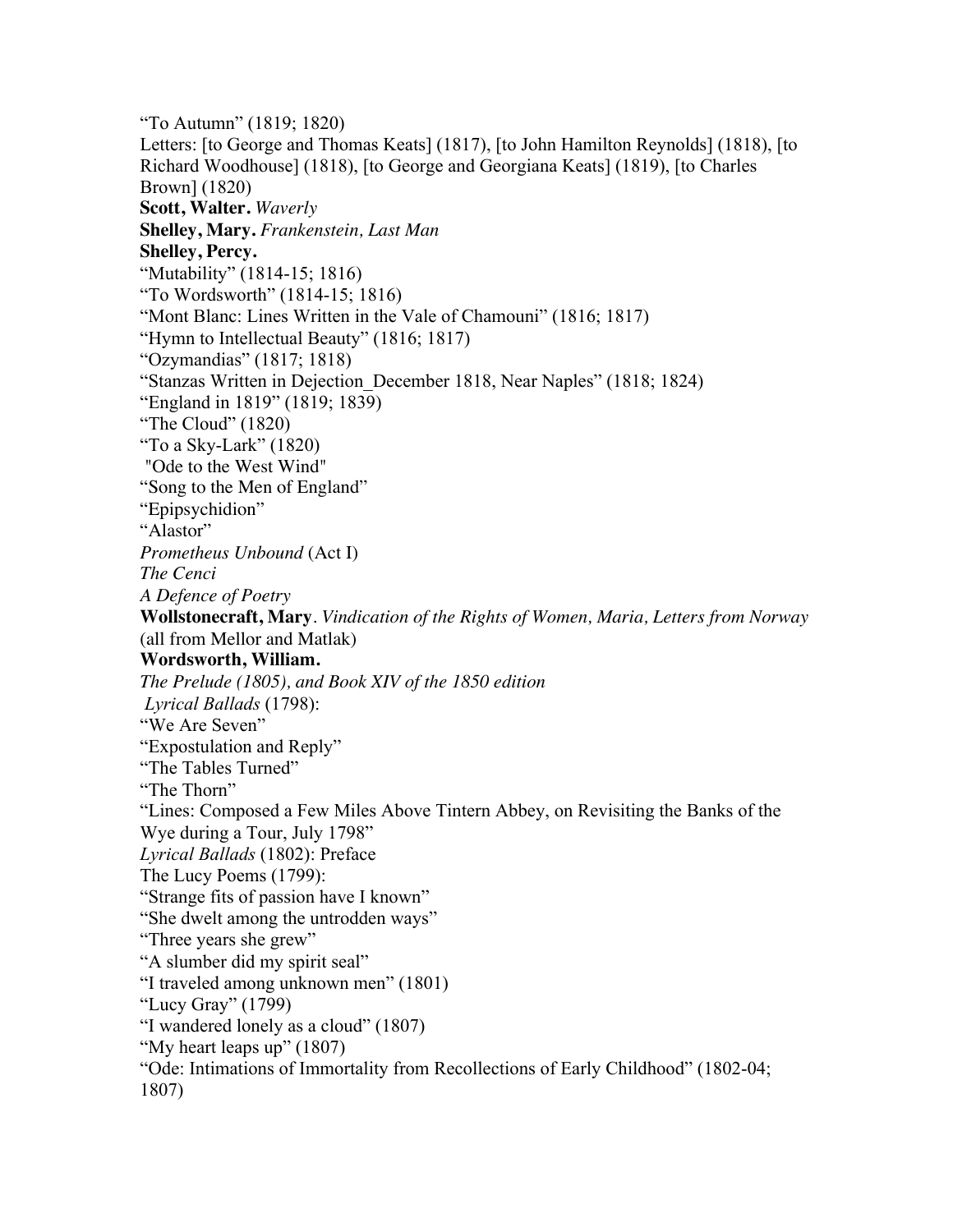"The Solitary Reaper" (1805; 1807) "Elegiac Stanzas" (Summer 1806) (1807) **Sonnets**: "Prefatory Sonnet" (1807; 1802) "With Ships the Sea Was Sprinkled Far and Nigh" (1807; 1802-1804) "Composed upon Westminster Bridge, September 3, 1802" (1807; 1802) "The world is too much with us" (1807; 1802-04) "Surprised by joy" (1815; 1812-14) "Mutability" (1822; 1821) "It Is a Beauteous Evening, Calm and Free" (1807; 1802) "Composed by the Sea-side, Near Calais, August 1802 (1807; 1802) "Calais, August 1802" (1803/1807; 1802) "I Grieved for Buonaparte" (1802/1807; 1802) "On the Extinction of the Venetian Republic" (1807; 1802-1807) "To Touissan L'ouverture" (1803/1807; 1802) "September 1<sup>st</sup>, 1802" (1803/1807; 1802) "Written in London, September, 1802" (1807; 1802) "London 1802" (1807; 1802) "It is Not to Be Thought" (1803/1807; 1802)

## **Victorian and Fin-de-Siècle Period**

**Arnold, Matthew.** 1822-1888 *Culture and Anarchy* (1869) "The Function of Criticism at the Present Time" (1865) "Democracy" (1861) "Equality" "Dover Beach" (1867) "The Scholar-Gypsy" (1853) "Thyrsis" (1866) "Switzerland" (series) (1849) "Memorial Verses" (1850) *Empedocles on Etna* (1852) "Stanzas from the Grande Chartreuse" (1855) "Rugby Chapel" (1857) "The Buried Life" (1852) "Lines Written in Kensington Gardens" (1852) **Bronte, Charlotte.**  *Jane Eyre* (1847) **Bronte, Emily.** 1818-1848 *Wuthering Heights* (1847) **Browning, Elizabeth Barrett.** 1806-1861 *Aurora Leigh* (1853-56; 1857) "Mother and Poet" (1861) "True Dream"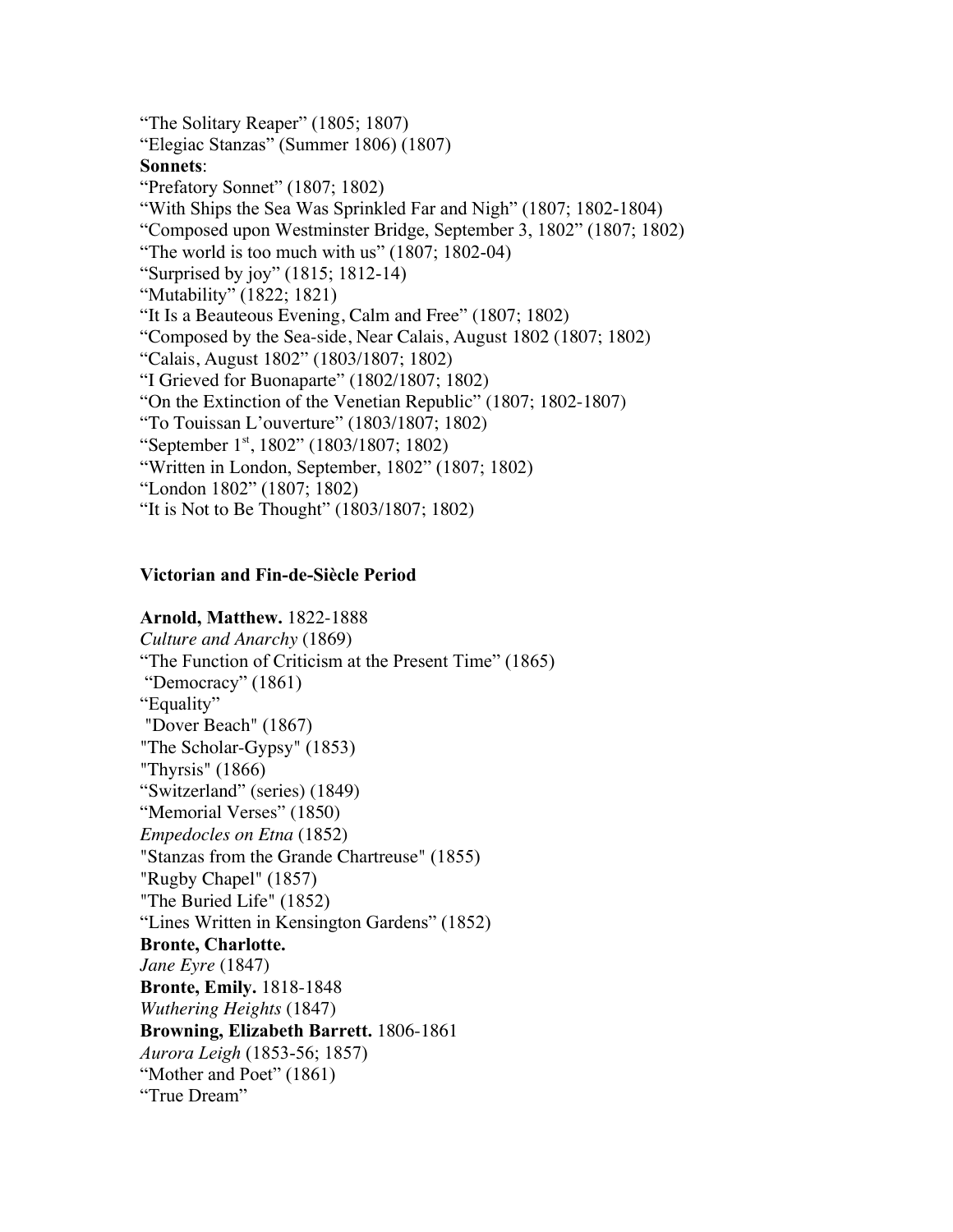"Romance of Ganges" "Romance of Swan's Nest" "Runaway Slave" "Confessions" "Romaunt of the Page" "A Musical Instrument" "Curse for a Nation" "The Lay of the Brown Rosary" "The Romance of Margaret" *Sonnets from the Portuguese* **Browning, Robert.** 1812-1889 *The Ring and the Book* (1868) "Soliloquy of the Spanish Cloister" (1842) "Pictor Ignotus" (1845) "Bishop Blougram's Apology" (1855) "Childe Roland to the Dark Tower Came" (1855) "Cleon" (1842) "My Last Duchess" (1842) "The Bishop Orders his Tomb at St. Praxed's Church" (1844; 1845) "Love Among the Ruins" (1853; 1855) "Fra Lippo Lippi" (1853; 1855) "Andrea del Sarto" (1853; 1855) "Caliban Upon Setebos: Or Natural Theology in the Island" (1864) *The Essay on Shelley* (1851) **Caird, Mona** *Daughters of Danaus* **Carlyle, Thomas.** 1795-1881 *Past and Present* (1843) "Signs of the Times" **Carroll, Lewis.** *Alice in Wonderland Through the Looking Glass* **Dickens, Charles.** 1812-1870 *Bleak House* (1852-1853) *Great Expectations* (1860-1861) *A Tale of Two Cities* (1859) *Hard Times* (1854) *Our Mutual Friend* (1864-1865) **Darwin, Charles.** 1809-1882 *The Origin of Species* (1859) **Eliot, George.** 1819-1880 *Middlemarch* (1871-1872) *The Mill on the Floss* (1861) **Gaskell, Elizabeth.** 1810-1865 *Wives and Daughters* (1866) *North and South* (1855)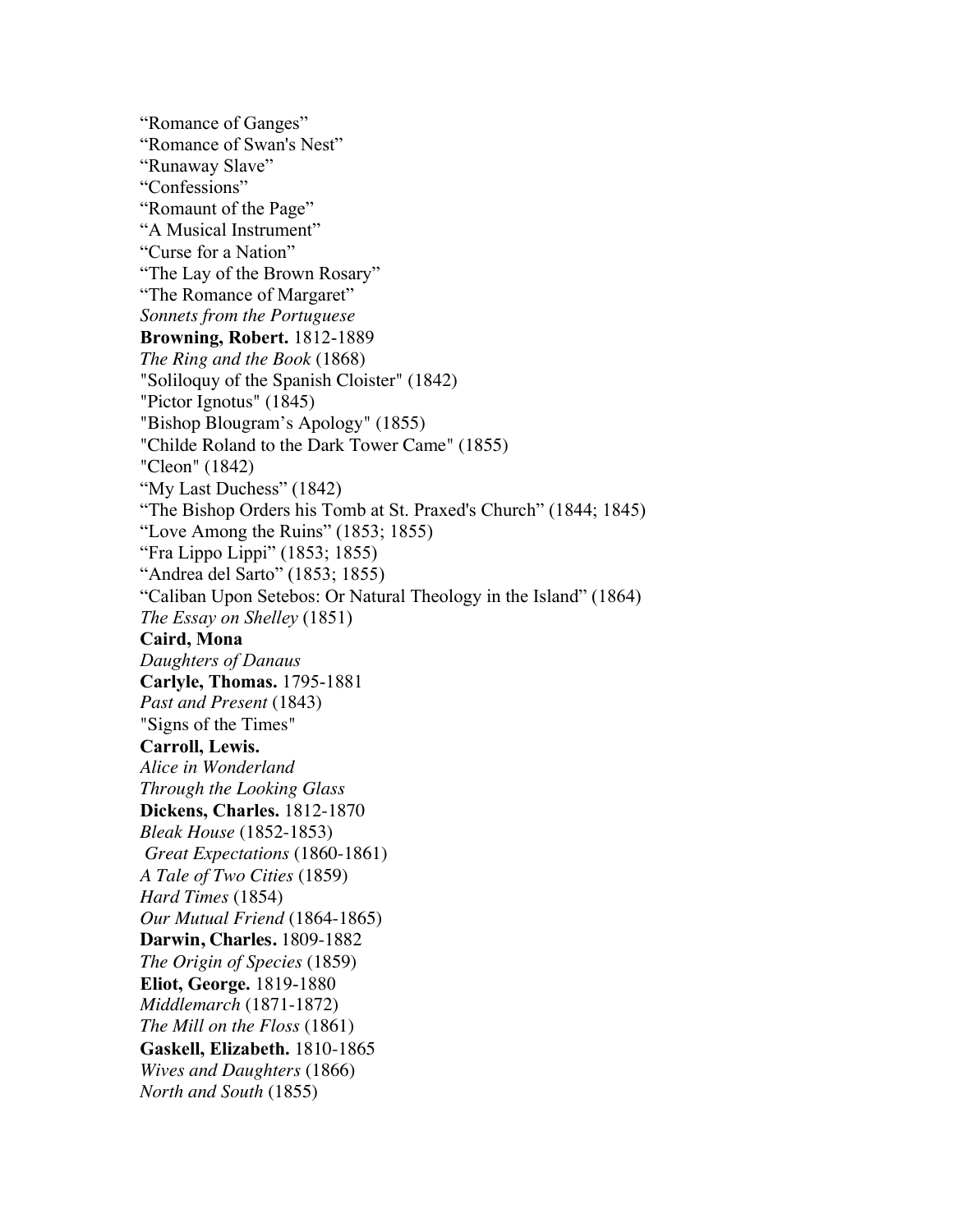**Gissing, George***. The Netherworld. The Odd Women.* **Grand, Sarah** *The Heavenly Twins*  **Haggard, H. Rider** *King Solomon's Mines She* **Hardy, Thomas.** 1840-1892 *Tess of d'Urbervilles* (1891) *Jude the Obscure* (1896) **Huxley, Thomas Henry.** 1825-1895 *Science and Culture*(1880, 1881) *Agnosticism and Christianity* (1889, 1892) **Hopkins, Gerard Manley.** 1844-1889 *The Wreck of the Deutschland* (1876) "Binsey Poplars" (1879) "Carrion Comfort" (1885) "The Windhover" (1877) "Tom's Garland" "I Wake and Feel the Fell of Dark, Not Day" (1885) "No Worst, There Is None" (1885) "As Kingfishers Catch Fire" (1877) "That Nature Is a Heraclitean Fire and of the Comfort of the Resurrection" (1888) "God's Grandeur" (1877) "Felix Randal" (1880) "Pied Beauty" (1877) "Spring and Fall" (1880) "Harry Ploughman" **Malthus, John.** *Essay on the Principle of Population* **Mill, John Stuart.** 1806-1873 *On Liberty* (1859) *The Subjection of Women* (1869) *Utilitarianism* (1861) **Morris, William.** 1834-1896 "The Defence of Guenevere" (1859) "Haystack in the Floods" (1858) **Newman, John Henry.** 1801-1890 *Apologia pro vita sua* (1864) *The Idea of a University* (1852) **Pater, Walter.** 1839-1894 *The Renaissance* (Norton Selections) (1873) **Rossetti, Christina.** (1830-1894) "Goblin Market" (1859) "The Prince's Progress" )1862)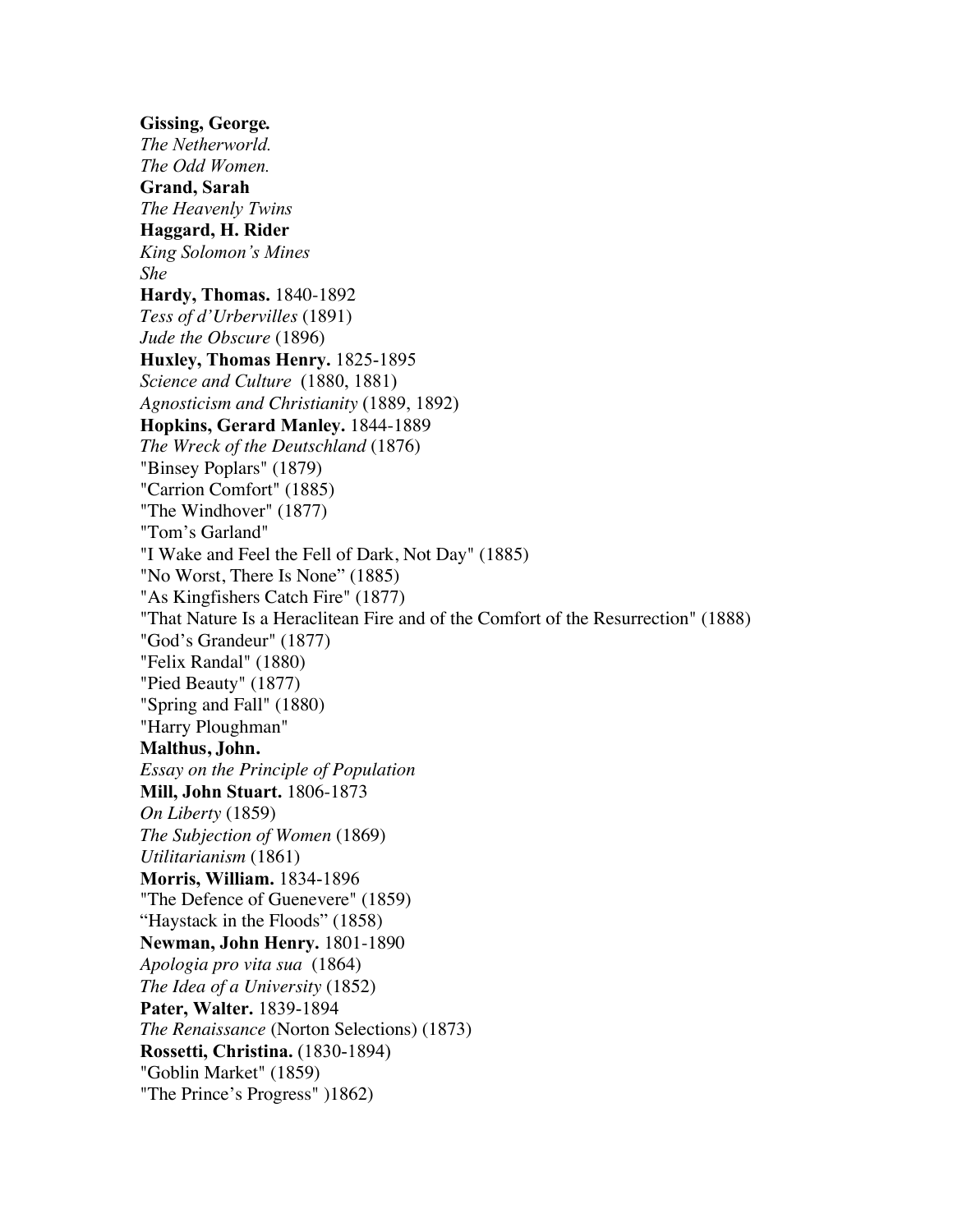"Song ['When I am dead, my dearest']" "Up-Hill" "The Convent Threshold" "Remember" "Winter Rain" "My Dream" "Winter: My Secret" "A Better Resurrection" "The Iniquity of the Fathers upon the Children [Under the Rose]" "The Lowest Room" "A Birthday" *Mona Innamonata* **Rossetti, Dante Gabriel.** (1828-1882) "Jenny" "The Blessed Damozel" "Troy Town" "Sister Helen" "My Sister's Sleep" "Eden Bower" *House of Life* **Ruskin, John.** "Of Queens' Gardens" and "Of King's Treasuries" (in *Sesame and Lilies*) "The Nature of Gothic" (in *The Stones of Venice*) "Of Pathetic Fallacy" (in chapter XII of Part IV in Volume III of *Modern Painters*) *Unto This Last* **Schreiner, Olive**  *The Story of an African Farm*  **Stevenson, Robert Louis**  *The Strange Case of Dr. Jekyll and Mr. Hyde* ---, *Treasure Island* **Stoker, Bram** *Dracula* **Swinburne, Algernon Charles.** (1837-1909) "Dolores" "Hymn to Prosperpine" "Laus Veneris" "The Triumph of Time" "Hermaphroditus" "Anactoria" "Fragoletta" "Sapphics" "Sestina" "Ave Atque Vale" *Atalanta in Calydon*  **Tennyson, Alfred.** "The Lady of Shalott"